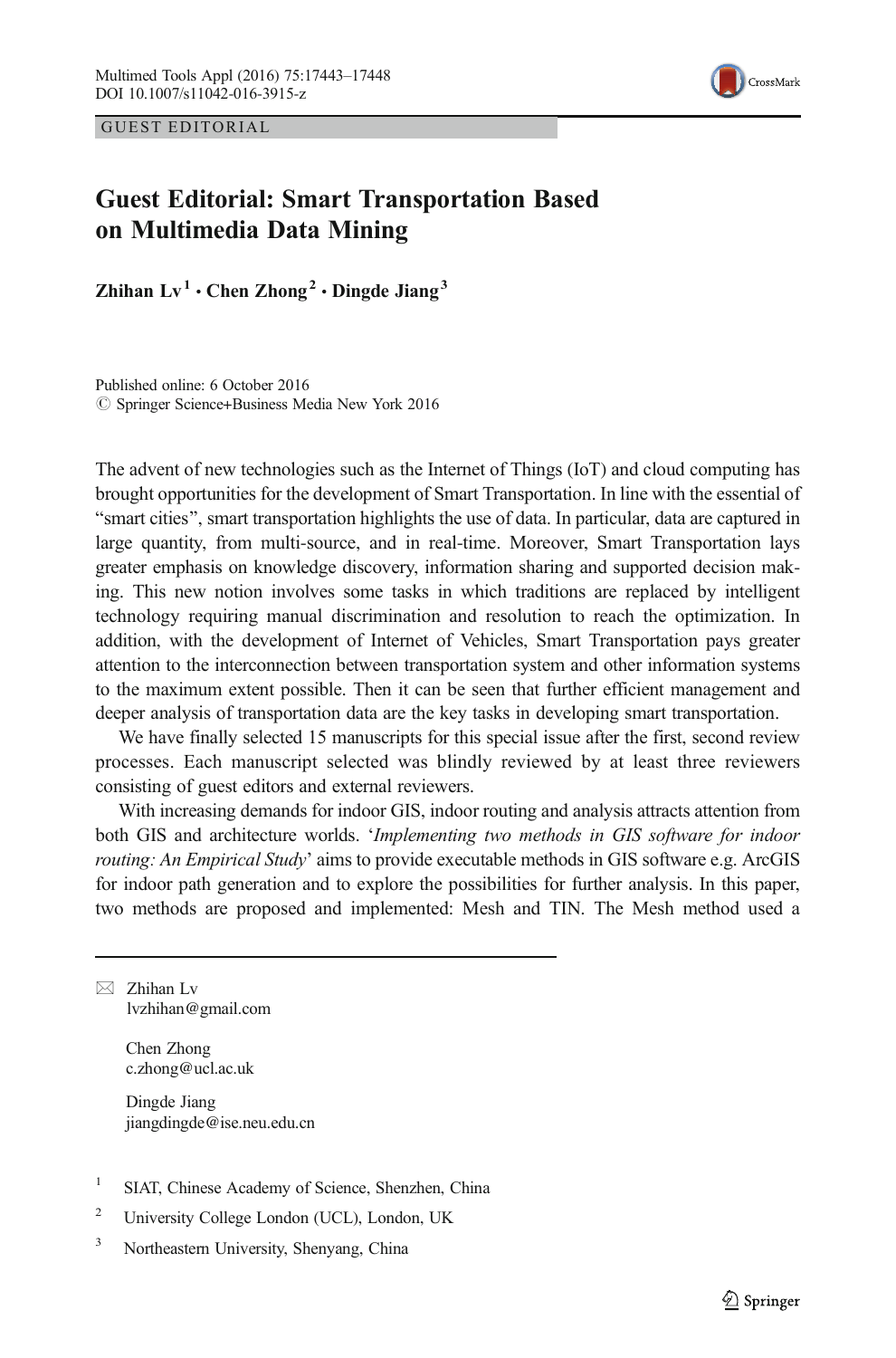standard-sized grid graph as the referencing network for a floor and subsequently mapping the movement on a 2D plane to the movement along grid edges. On the other hand, TIN method utilized the TIN as the base, it generates a usable path network by applying two customized TIN. Considering the outputs, the result shows a value for both applying the methods in real use and research analysis of network in indoor environment. TIN provide a network suitable for indoor navigation but need less storage space compared to the Mesh method which provide more accurate network but required extra storage spaces.

Aircraft is a typical transportation facility and its development need to refer to the existing knowledge. With the rapid increase of knowledge, a knowledge map may deliver excess knowledge to users that they cannot manage at once, thereby causing the problem of knowledge overload. Hence, in 'A Novel Method for Adaptive Knowledge Map Construction in the Aircraft Development' a novel method for adaptive knowledge map construction was proposed to solve this problem. To verify the effectiveness of the proposed method, the constructed knowledge map was applied in an airplane wing design to assist users in browsing the knowledge base. Results indicate that the proposed method can change the displayed contents according to user requirement and identify the displayed knowledge nodes at a highly acceptable level, the constructed knowledge map can guide users efficiently, and the knowledge overload can be reduced significantly.

Smart transportation plays an important role in building smart cities. It can obtain mass data from multi-source and use it to manage transportation in an intelligent way. Images and videos can be easily obtained from various sensors in modern road system. They offer abundant information about the transportation. Therefore, visual analysis is a key point in smart transportation management. 'Robust visual tracking using adaptive local appearance model for smart transportation' proposes a robust visual object tracking algorithm using adaptive local appearance model, which can be applied to transportation system. As the main challenge of tracking is to adapt to the target's appearance change, the model is built with a local patch dictionary which is composed of a static part and an online updated part. The updating scheme is important to determine the quality of tracking results.

With the rapid development of urban smart transportation, automatic fare collection system becomes more and more important. The related device based on recognition system in the smart transportation is a key equipment of automatic fare ticket system. It is part of the automatic fare collection system and passenger interface. Because of the complexity of the passenger traffic, how the intelligent recognition system can identify the passengers is a formidable challenge. 'Design of Intelligent Recognition System Based on Gait Recognition Technology in Smart Transportation' designs a sort of intelligent recognition system based on the simplified human gait recognition algorithm. This system can effectively reduce the recognition system's judgment and computation time, and improve the accuracy of judgment. Therefore, the proposed system has a certain application value.

There are a lot of complex environments in real scene, such as illumination variation, shadow variation, object occlusion, which will directly affect the performance of video synopsis. 'A time-slice optimization based weak feature association algorithm for video condensation' adopts Grid Background Model as object detection algorithm, proposing algorithm based on weak feature to solve the object occlusion problem. The experimental result shows that, the method mentioned above can provide a new approach for solving the occlusion problems of video condensation, and have better visualization of abstract video, and achieve up to 6 times concentration to the original video.

It is of great importance in smart transportation surveillance to track object reliably from multimedia streaming data. Sparse representation based target tracking methods often suffer from tracking failure when target is under occlusions, pose changes or illumination changes conditions. 'Tracking in Multimedia Data via Robust Reweighted Local Multi-Task Sparse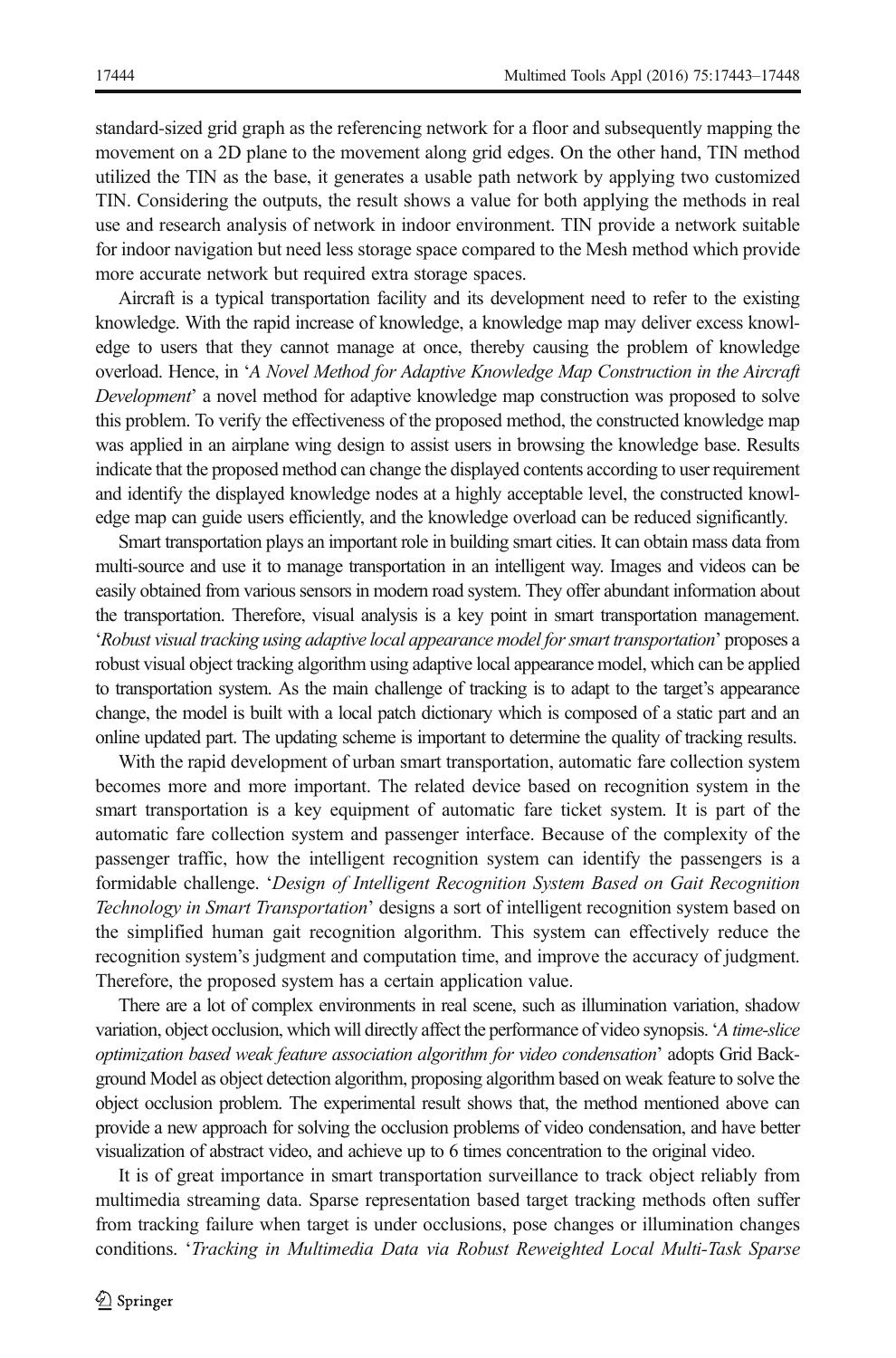Representation for Transportation Surveillance' proposes a novel robust reweighted local multi-task sparse tracking algorithm. In the algorithm, local patches of all candidate targets are represented as a linear combination of the corresponding local patches from the template dictionary. Observing that the edge of the candidate object contains background information, this paper gives a lower weight coefficient to the reconstruction error regularization located in the edge of the local patches than the middle local patches. Experimental evaluations on challenging sequences demonstrate the effectiveness, accuracy and robustness of our proposed algorithm in comparison with state-of-the-art algorithms.

This paper builds a weighted bus adjacency-stop complex network model of Qingdao city based on the dynamic travel time between each two adjacent stops, using bus system data from 2014.09 to 2015.09, including 261 lines, 1758 stations and 1 billion arrival time of all the buses, provided by Urban Public Transport Development Research Institute of Qingdao. Based on this model, 'Modeling and analysis of bus weighted complex network in Qingdao city based on dynamic travel time' have analyzed the static topological properties of Qingdao bus network, and also studied the features of dynamic weighted network based on average travel time. Weighted average path length shows the characteristics of morning and evening peak in working days, but the standard deviation is 4 min, which reveals the difference of bus system running status between the peak and non-peak is not obvious. Combined with GIS, in this paper, temporal and spatial visual analyses for node strength, edge weight, and weighted average path length in a working day are carried out. The results prove that the morning and evening peak of Qingdao bus system mainly appears in the central areas of Shinan District and Shibei District, and the nodes with large carrying capacity are mainly distributed in the commercial activity center, train station and bus station, etc.

Congestion prediction can support traffic departments to take effective traffic management measures, and it aids users to adopt smarter trip strategies, including route and departure time selection. 'Real-time congestion prediction for urban arterials using adaptive data-driven methods' proposes an adaptive data-driven real-time congestion prediction method. The method framework includes a traffic pattern recognition algorithm based on the adaptive Kmeans clustering, a two-dimensional speed prediction model and an adaptive threshold calibration method. After the principal component analysis, the adaptive K-means cluster algorithm is conducted to obtain different traffic patterns. Congestion recognition is realized with an adaptive threshold calibration method and congestion prediction is then raised according to different traffic patterns. Parameter calibration and model evaluation are carried out on the proposed method using floating car travel speed data of Dongfeng East Road, Guangzhou, China. The results show that the adaptive K-means cluster recognition algorithm can better recognize the traffic patterns than Gaussian Mixture model, and the proposed congestion prediction method has better real-time performance, accuracy and robustness than Autoregressive Integrated Moving Average model and Kalman Filtering method.

Smart transportation has a significantly impact on city management and city planning, which has received extensive attentions from academic and industrial communities. Different from omni-directional sensing system, as a directional sensing system, the multimediadirectional sensor network holds the special coverage scheme, which is usually used for smart cities, smart transportation, and harsh environment surveillance, for instance, nuclear-pollution regions where are inhospitable for people. 'Coverage-Enhancing Approach in Multimedia Directional Sensor Networks for Smart Transportation' advances Virtual Stream Artificial Fish-swarm based Coverage-Enhancing Algorithm (VSAFCEA) as a coverage-enhancing means in multimedia directional sensor networks. Based on comparison of these simulation results (results of presented VSAFCEA and that of other typical coverage-enhancing ways in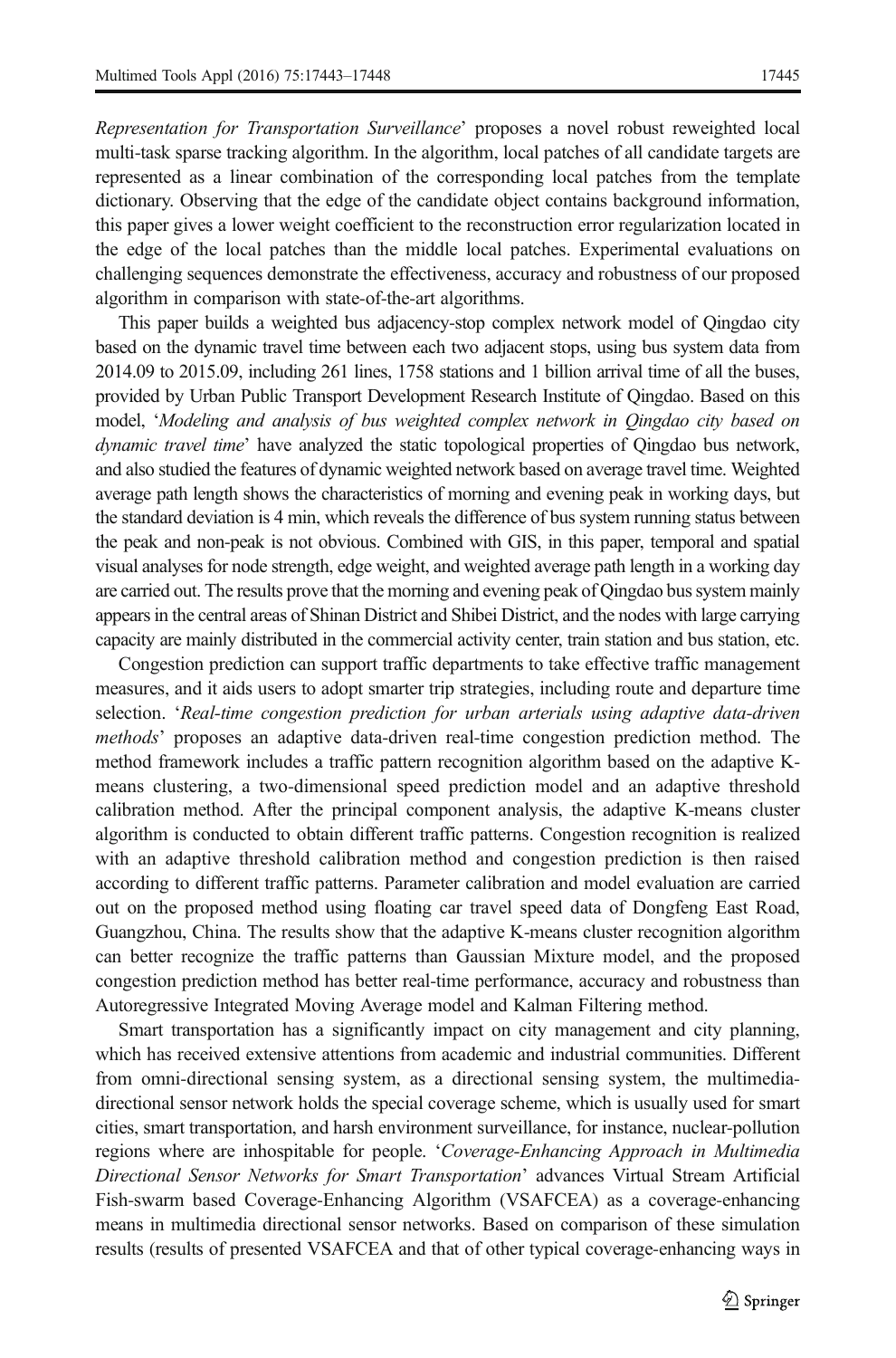directional sensor networks), the conclusion can be drawn that VSAFCEA could attain higher area coverage rate of directional sensor networks with fewer iterative computing times.

In 'A Novel Rotational Symmetry Dynamic Texture (RSDT) based Sub Space Construction and SCD (Similar-Congruent-Dissimilar) based Scoring Model for Background Subtraction in Real Time Videos', a novel "SCD (Similar-Congruent-Dissimilar) based scoring" model is used to estimate appearance consistency and temporal coherence of the video. The two-layer approach is used to solve sudden illumination changes and to improve processing speed by adopting mean values of blocks. It is suitable for both indoor and outdoor environments because the subspace construction is purely based on directional codes with rotational symmetry and line symmetry. Metric F-Score is used to measure the performance of the proposed method. Finally this paper provides an effective and robust background subtraction scheme. From performance evaluation, it is observed that Rotational Symmetry Dynamic Texture with SCD based scoring model guarantees accurate background subtraction than the existing literature.

In 'Big Data-Based Multimedia Transcoding Method and Its Application in Multimedia Data Mining-Based Smart Transportation and Telemedicine', the method and system proposed in this paper obtain different data and same data between current multimedia data and pre-stored data by comparing current multimedia data and pre-stored data and encode the attribute information of same data from encoding big data. It is not necessary to encode all multimedia data, but to encode different data and attribute information only. Different data account for a small proportion of the entire multimedia data, while same data represent most of the entire multimedia data. Besides, the encoding of same data is concerned with the attribute information of same data, so the quantity of encoding data is very small and hence the compression ratio is very higher.

Current researches demonstrate that the correlation between property crime and factors, like urban transport, network density, floating population and economic indicator, is significant. 'Spatial-temporal Forecast Research of Property Crime under the Driven of Urban Traffic Factors' confirms that the GA-BP neural network model based on GIS is a reasonable forecast model in the field of property crime forecast research. Given its features, the GA-BP neural network model can forecast other types of rational crime and can set the time window and spatial dimension to obtain the corresponding forecast result based on the accuracy of input data.

Security and privacy are both fundamental requirements of vehicular networking applications. Existing anonymous authentication protocols entail serious performance issues due to serialized verification operations. 'An Efficient Anonymous Authentication Protocol Using Batch Operations for VANETs' presents an efficient anonymous authentication protocol based on signature with message recovery. Different from existing solutions, the proposed protocol authenticates multiple signatures using batch operations. Therefore, the solution can remarkably reduce the total authentication time. Meanwhile the transmission overhead can also be considerably decreased due to the combination of signature and message. Through extensive analysis and simulations, it shows that the proposed protocol outperforms existing ones in terms of communication and computation efficiency.

'QuickSpot: a Video Analytics Solution for On-Street Vacant Parking Spot Detection' introduces QuickSpot, a car-driven video analytics solution for on-street vacant parking spot detection designed as a motion detection, object tracking and visual recognition pipeline. One of the main features of QuickSpot is its simplified setup, as it can be trained on external databases to learn the appearances of the objects it is capable of recognizing (pedestrians and vehicles). To test its performance under different daytime lighting conditions, the trade-off between the accuracy and the computational complexity of QuickSpot with an eye to its practical applicability has been evaluated. The results show that QuickSpot detects parking spot status with an average accuracy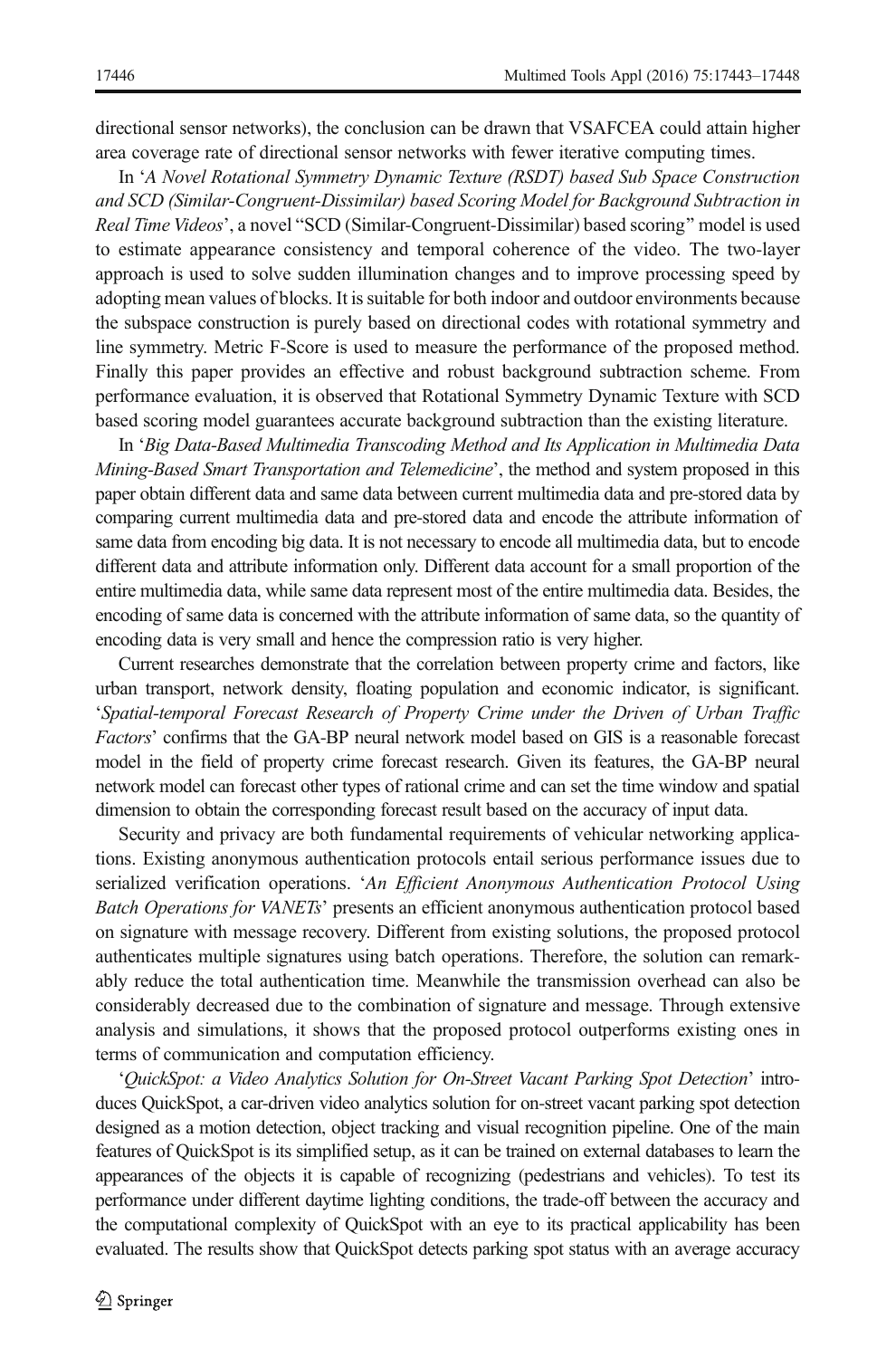close to 99 % at a 1-s rate regardless of the illumination conditions, outperforming in an indirect comparison the other car-driven approaches reported in the literature.

With the rapid development of urbane-centered economy, today swelling cities is being filled with massive socioeconomic activities, and urban area have gone through strong but heterogeneous sprawl. Marketer has to put more resources for the ground-based promotion of their products in such metropolis. Therefore, it is very significance to help marketer choose a number of more-suited districts in urban area for promotion. 'The location selection of groundbased promotion in city using human mobility data' investigates location selection problem of ground-based promotion in city with urban computing's perspective. In a provincial capital of China, massive call logs from millions of people have been used to abstract human mobility patterns and urban area have been segmented to hundreds of districts so that we model this problem with two essential cases and give corresponding solutions via greedy algorithms. This application framework can be used in ground based promotion of many application scenarios such as o2o applications that fusing of multisource mobility data.



Zhihan Lv is an engineer and researcher of virtual/augmented reality and multimedia major in mathematics and computer science, having plenty of work experience on virtual reality and augmented reality projects, engage in application of computer visualization and computer vision. His research application fields widely range from everyday life to traditional research fields (i.e. geography, biology, medicine). During the past years, he has finished several projects successfully on PC, Website, Smartphone and Smartglasses. In 2012, he was granted PhD. degree in Computer applied technology from Ocean university of China (2006-2012). Before that, he has enjoyed sixteen months full-time research experience at Centre national de la recherche scientifique(CNRS)- UPR9080 in Paris (2010-2011). After then, he has fulfilled two-year postdoc research experience at Umea university and a short invited teaching experience at KTH Royal Institute of Technology in Sweden. Since 2012, he has held an assistant professor position at Chinese Academy of Science.